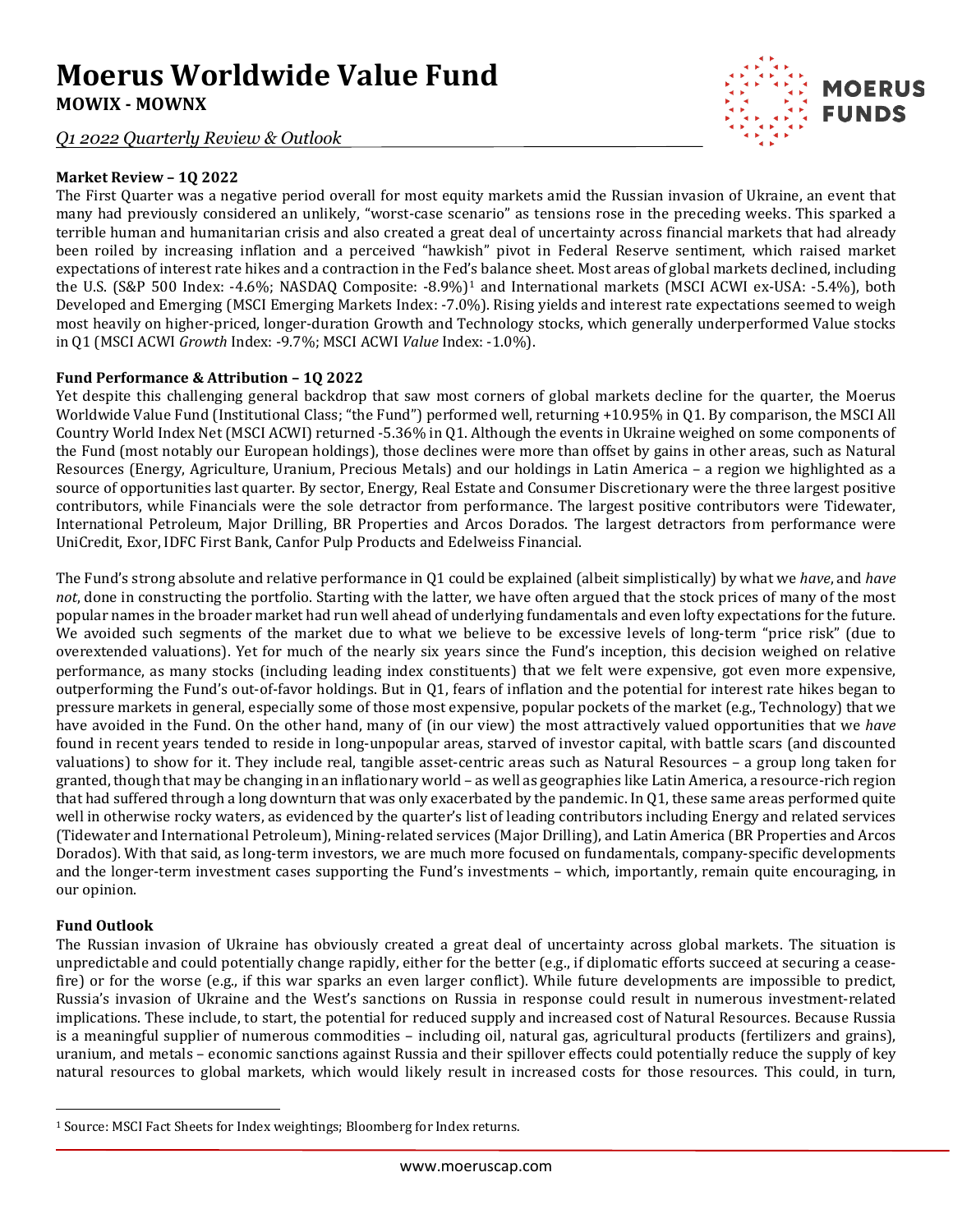exacerbate inflation and supply chain bottlenecks that had already been an issue prior to the war. Further, central banks are beginning to respond to rising inflation by raising interest rates and tightening monetary conditions in attempts to contain it. Thus far, the response has varied by geography. The Federal Reserve in the U.S. recently announced its first rate hike since 2018. Central Banks in Latin America have, in general, been more aggressive in increasing interest rates (e.g., Brazil), whereas others have been less proactive (e.g., in Australia and the Euro Zone). If inflation persists and rate hikes indeed result, we believe that "longer-duration" equities such as high-priced Technology and Growth stocks, which had disproportionately *benefited* from the historically low interest rate environment in recent years, might conversely be particularly *vulnerable* to share price declines looking forward, given their rich valuations that are dependent on projected, uncertain cash flows further out in the future. On the other hand, we believe tangible asset-centric businesses that trade at inexpensive valuations, here and now, based on conservative estimates – the type we strive to own in the Fund – are apt to hold up better in such an environment, as they did in Q1.

The Russian invasion of Ukraine is a constantly evolving situation that could very well have consequences both within the immediate region and across the globe that are difficult (perhaps impossible) to predict. Another constantly evolving situation is COVID-19. Although pandemic-related conditions in much of the U.S. have generally moderated and restrictions have been loosened in various areas, other parts of the world are suffering through yet another wave of infections (perhaps most notably in China), and a resurgence in COVID-19 cases elsewhere remains possible in the coming months. All of the above is to say that it is difficult to predict what impacts the Russian invasion of Ukraine, the pandemic, or any other new developments might have on the market and on the Fund in the immediate future.

Fortunately, attempting to predict the unpredictable is not our focus. Instead, we remain focused on the long run, for which we believe the Fund is well positioned, given our focus on well-financed, deeply discounted investment opportunities in areas that we believe are better suited in a *relative* sense for a higher inflation, higher interest rate environment. These areas include Natural Resources (Energy, Agriculture, Uranium, Precious Metals); Latin America, a long-depressed, deeply discounted region whose local currencies (such as the Brazilian Real and Colombian Peso) may benefit from higher Natural Resource prices; and Financial Services (e.g., Banks, Insurance Companies), which could potentially benefit from higher interest rates. This was not by design, *per se*. Rather, it is merely the result of where we believe the most attractively priced, bottom-up investment opportunities have resided in recent years. In the context of a broader market that we have long viewed as fully or overvalued, these opportunities, in contrast, have been available at discounted prices because they operate in areas that were *not* beneficiaries (and, to varying degrees, were "victims," even) of the unusually low inflation and unusually low interest rate environment we have lived through for years – a long-running regime that could potentially be changing looking forward, arguably to the Fund's benefit.

In our opinion, the stocks in the Fund are largely trading at depressed valuations and offer attractive margins of safety, positioning the Fund well to benefit over the long run. For context regarding valuation, it is worth noting that the positive recent performance of many Fund holdings has come off of extremely depressed levels, in our opinion. Our portfolio, which consists of investments in what have been some of the most disliked, discounted areas in markets for years (Value, Latin America, Natural Resources, Financials) remains, in our view, unusually undervalued relative to its longer-term fundamentals, with *stock price* performance still lagging far behind underlying *business* performance and prospects. For one statistical indicator of the disparity in valuations between the Fund and the broader market, the Price-to-Book Value ratio (P/B) of the Portfolio was 0.91x, as compared to 2.92x for the benchmark MSCI ACWI[2.](#page-1-0)

With that said, the stock prices of our holdings may be volatile in the coming months in both directions, as markets continue to react to news flow on the Russian invasion and the West's response and on pandemic-related developments, likely without much relation to underlying business strength and long-term fundamentals. However, we believe such volatility is more friend than foe to the long-term investor who is price and risk-conscious, and that it will continue to periodically offer us opportunities to invest at very modest prices in businesses with attractive characteristics, which we believe bodes well for the Fund's potential over the longer-term. We believe that the current market environment continues to offer some unusually attractive long-term investment opportunities. We continue to remain focused on taking advantage of such opportunities in the Fund, and on uncovering new ones made available by short-term volatility.

<span id="page-1-0"></span><sup>2</sup> Source: MSCI Fact Sheets – as of March 31, 2022